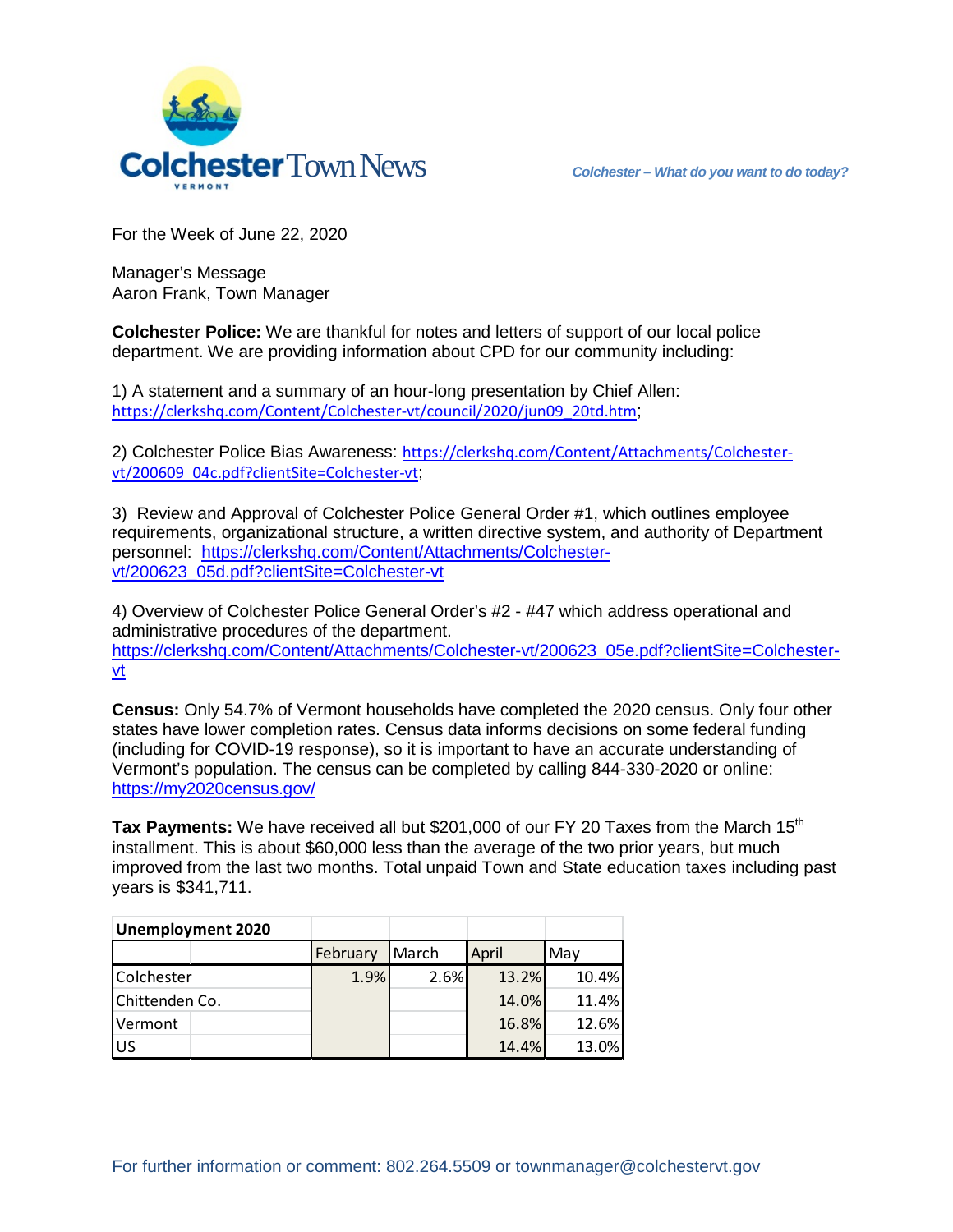

**Transportation Survey**: The Chittenden County Regional Planning Commission has commissioned a survey on how COVID-19 impacts your commute to work. Complete the 5 minute survey at:<https://www.surveymonkey.com/r/ACTcovidCATMA>

Results will provide information to transportation planners and providers, policy makers, and employers on the needs of commuters to safely and reliably travel to work.

The survey is open until July 3, 2020. Submissions received by June 26, 2020 will qualify for a drawing for one of five \$100 Amazon gift cards. The survey can be completed by all individuals currently working or planning to return to work in the coming months.

## **Selectboard Meeting 6/23 Highlights:**

- Approval of Tax Rate for 2020-2021
- Transfer of funds to: 1) reduce taxes needed in FY 22; 2) provide funding for Stormwater improvements; 3) help fund a new ambulance; and 4) provide funding for fire capital equipment
- Approval of Colchester Police General Order #1, which outlines employee requirements, organizational structure, a written directive system, and authority of Department personnel.
- Overview of Colchester Police General Order's #20 #47 which address operational and administrative procedures of the department.
- Finance report noting that the Town is on track to finish the fiscal year with savings to help weather some fiscal concerns.
- More: <https://clerkshq.com/Colchester-vt?docId=AGENDA>

## **COVID INFO**

**COVID Prevention**: Governor Phil Scott reminds us "The response to this virus (around the country) has become polarized…so let's set an example. Because Vermont is strongest when we pull together."

**Social Gatherings with physical distancing:** Events may accommodate 50 percent of fire occupancy or 1 person per 100 square feet, with a maximum of 75 people indoors and 150 people outdoors**. [https://accd.vermont.gov/news/update-new-work-safe-additions-be](https://accd.vermont.gov/news/update-new-work-safe-additions-be-smart-stay-safe-order)[smart-stay-safe-order](https://accd.vermont.gov/news/update-new-work-safe-additions-be-smart-stay-safe-order)**

## **Important Terms:**

- **Quarantine:** People with no symptoms and who: 1) were in close contact with someone sick with COVID-19, or 2) are returning to Vermont from out of the state (except select counties in the Northeast) for anything other than an essential purpose.
- **Isolation:** People sick with COVID-19 or tested positive for COVID-19 but did not have any symptoms.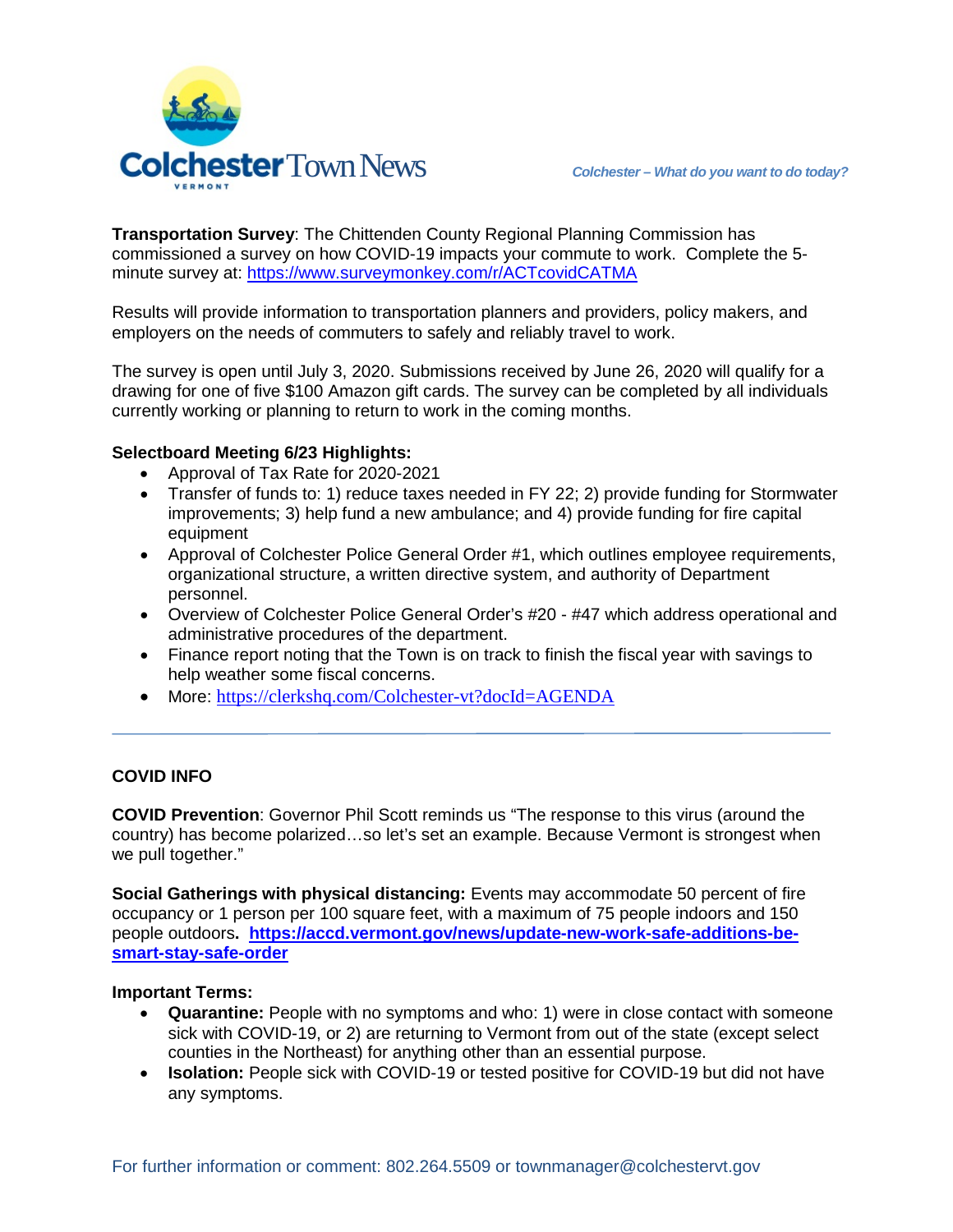

**Masks Reduce COVID:** The new coronavirus spreads mainly via airborne transmission and wearing a mask is the most effective way to stop person-to person spread, according to a new study. <https://www.cnn.com/2020/06/12/health/coronavirus-mask-wellness-trnd/index.html>

**Exposure Time and Quality:** It's Not Whether You Were Exposed to the Virus. It's How Much. *The dose makes the poison! [https://www.nytimes.com/2020/05/29/health/coronavirus](https://www.nytimes.com/2020/05/29/health/coronavirus-transmission-dose.html)[transmission-dose.html](https://www.nytimes.com/2020/05/29/health/coronavirus-transmission-dose.html)*

**Updated Governor's Order Covering**: Health Care Facility Visitation; Unemployment Insurance; State Travel Policy; Stay Safe; Fairs and Festivals; Work Safe; Liquor Regulation; Education and Child Care; Motor Vehicles; and other matters.

[https://governor.vermont.gov/sites/scott/files/documents/Amended%20and%20Restated%20Ex](https://governor.vermont.gov/sites/scott/files/documents/Amended%20and%20Restated%20Executive%20Order%20No.%2001-20.pdf) [ecutive%20Order%20No.%2001-20.pdf](https://governor.vermont.gov/sites/scott/files/documents/Amended%20and%20Restated%20Executive%20Order%20No.%2001-20.pdf)

Restart status for all businesses sectors: [https://accd.vermont.gov/news/update-new-work-safe](https://accd.vermont.gov/news/update-new-work-safe-additions-stay-home-stay-safe-order)[additions-stay-home-stay-safe-order](https://accd.vermont.gov/news/update-new-work-safe-additions-stay-home-stay-safe-order)

**Cases in Colchester: 47 as of 6/11.** <https://tinyurl.com/Col-Cases-6-11>

Planning and Zoning Department Sarah Hadd, Director

The Colchester Planning and Zoning Department will finish the fiscal year with more permits received and issued than the previous year, but for smaller projects. The Department continues to operate with reduced staff and encourages online permit applications via [www.tinyurl.com/ColchesterApply](http://www.tinyurl.com/ColchesterApply) and for inspection and information requests via [pzinfo@colchestervt.gov](mailto:pzinfo@colchestervt.gov). Inspections are performed on Monday and Wednesday mornings and compliance letters for sales are generally a four week turn around. Planning Commission meetings have been suspended temporarily.

The Development Review Board met online via Zoom on June 10th and approved the request of Costco Wholesale Corporation for hours of operation for gas sales 218 Lower Mountain Drive, Tax Map 1, Parcels 20-5 and 20-27. The Board also approved the two lot subdivision of Colchester Fire District #2 to place the fire station on a separate lot from the Fire District's building at 838 Church Road, tax map 41, parcel 35. The Board will meet again online on July 8th and all are welcome to attend. These meetings can still be viewed live, without Zoom attendance, at LCATV.org.

For more visit<http://colchestervt.gov/planningz> or call (802) 264-5600.